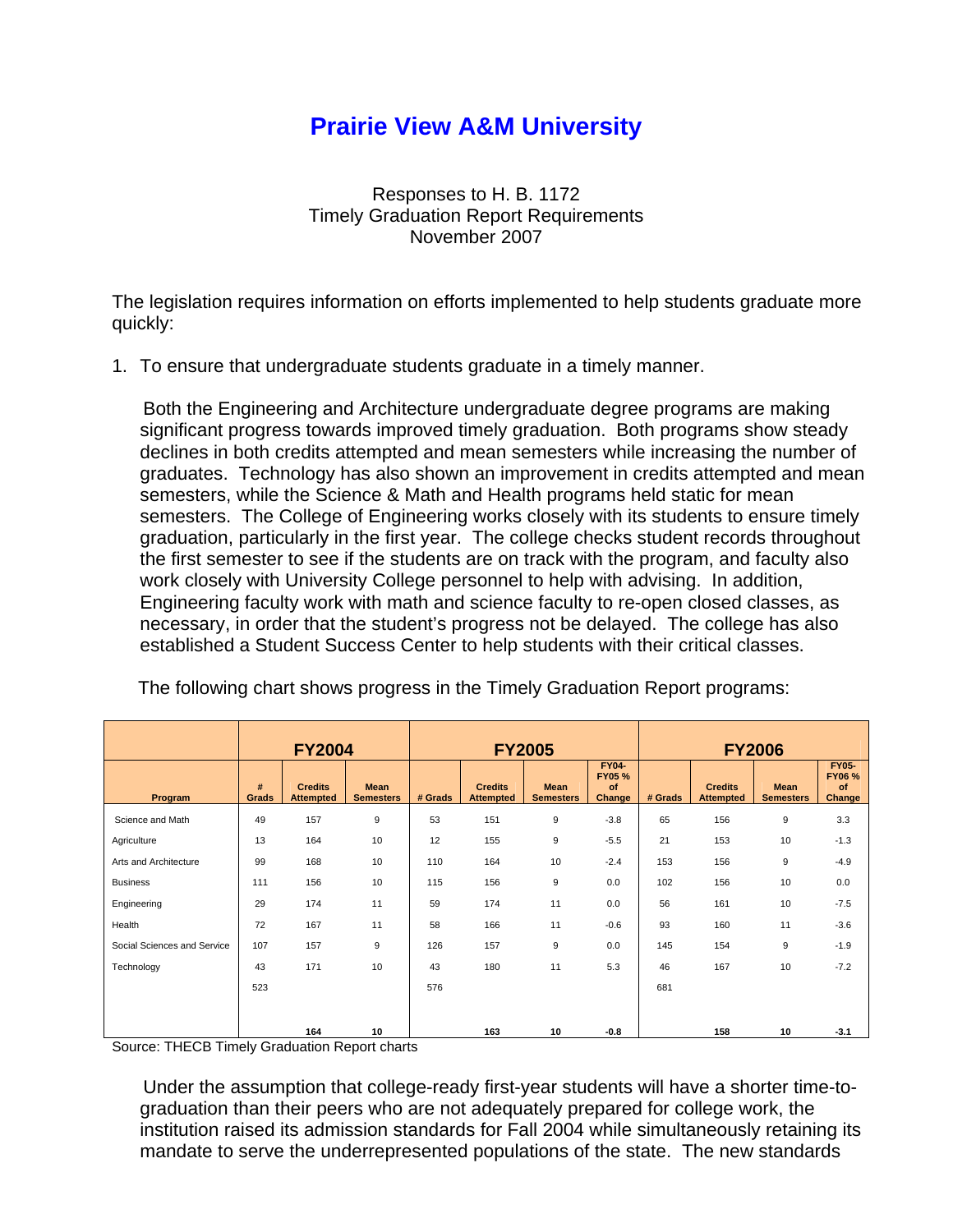require a score of 17 and above on ACT or 820 and above on SAT, in addition to a 2.50 and above high school GPA for unconditional admittance to the institution. The institution is now in its third year under the new standards with the number of conditionally enrolled freshmen for Fall 2007 (n=698) lower than for Fall 2004 (n=822). 54.2% of the Fall 2007 freshman class are regular unconditionally enrolled students; 48.6% of the Fall 2004 freshman class was comprised of regular unconditionally enrolled students.

|                  | # Conditional<br><b>Enrolled</b> | % Conditional<br><b>Enrolled</b> | # Regular<br>Enrolled* | % Regular<br>Enrolled* | <b>Total</b><br><b>Enrolled</b> |
|------------------|----------------------------------|----------------------------------|------------------------|------------------------|---------------------------------|
| <b>Fall 2004</b> | 822                              | 51.4%                            | 778                    | 48.6%                  | 1,600                           |
| <b>Fall 2005</b> | 534                              | 43.6%                            | 688                    | 56.4%                  | 1,222                           |
| <b>Fall 2006</b> | 626                              | 49.2%                            | 645                    | 50.8%                  | 1.271                           |
| <b>Fall 2007</b> | 698                              | 45.8%                            | 826                    | 54.2%                  | 1,524                           |

\*Includes Regular Unconditional Admits, Re-Admits, and Transfer Freshmen Source: PVAMU Office of Undergraduate Admissions

 The College of Engineering has also instituted additional admission requirements for firsttime freshmen: a score of 19 and above on ACT or 930 and above on SAT, in addition to a 3.00 and above high school GPA. Engineering students must also have successfully passed or must be exempt from the THEA exam in all areas. These more stringent entrance requirements should result in fewer students needing to repeat lower level courses, which should in turn result in better time-to-graduation. As these new requirements did not begin until Fall 2005, we will not be able to measure the change until Fall 2009 for four-year graduation rates and Fall 2011 for six-year rates.

 The Developmental Education course sequence has been reduced for all tracks (reading/English/mathematics) from four courses to three to move students through the program quicker. The students should thus be able to move into gatekeeper courses such as College Algebra after fewer semesters of Developmental Education, which in turn should lead to fewer semesters needed to graduate. To support these efforts in the Developmental Education program, the institution has joined the Achieving the Dream (AtD) initiative, which will focus on helping students move from the DE sequence through to graduation. Beginning in Fall 2007, AtD cohort students will be tracked along a number of variables, including number of semesters per DE track, success in targeted classes (determined by final grades), and initial standardized test scores.

2. To ensure that undergraduate students do not attempt an excessive number of semester credit hours beyond the minimum number required to complete the students' degree programs.

 University College provides early individual intervention and testing (Holland Self Directed Search) of all freshmen students to guide and better prepare them for the selection of a major, including one where interest, ability and preparation are highly concomitant, thus reducing attrition and changing majors which, in turn, delays graduation. All students (except Dept. of Educational Leadership graduate students) are required to receive registration clearance from their academic advisors before registering via the Web, which lets the advisors monitor the course sequencing of their advisees to avoid excess credit hours. Individual course equivalencies between PVAMU and other universities/colleges are also in place to assist in the transition of transfer students to the institution.